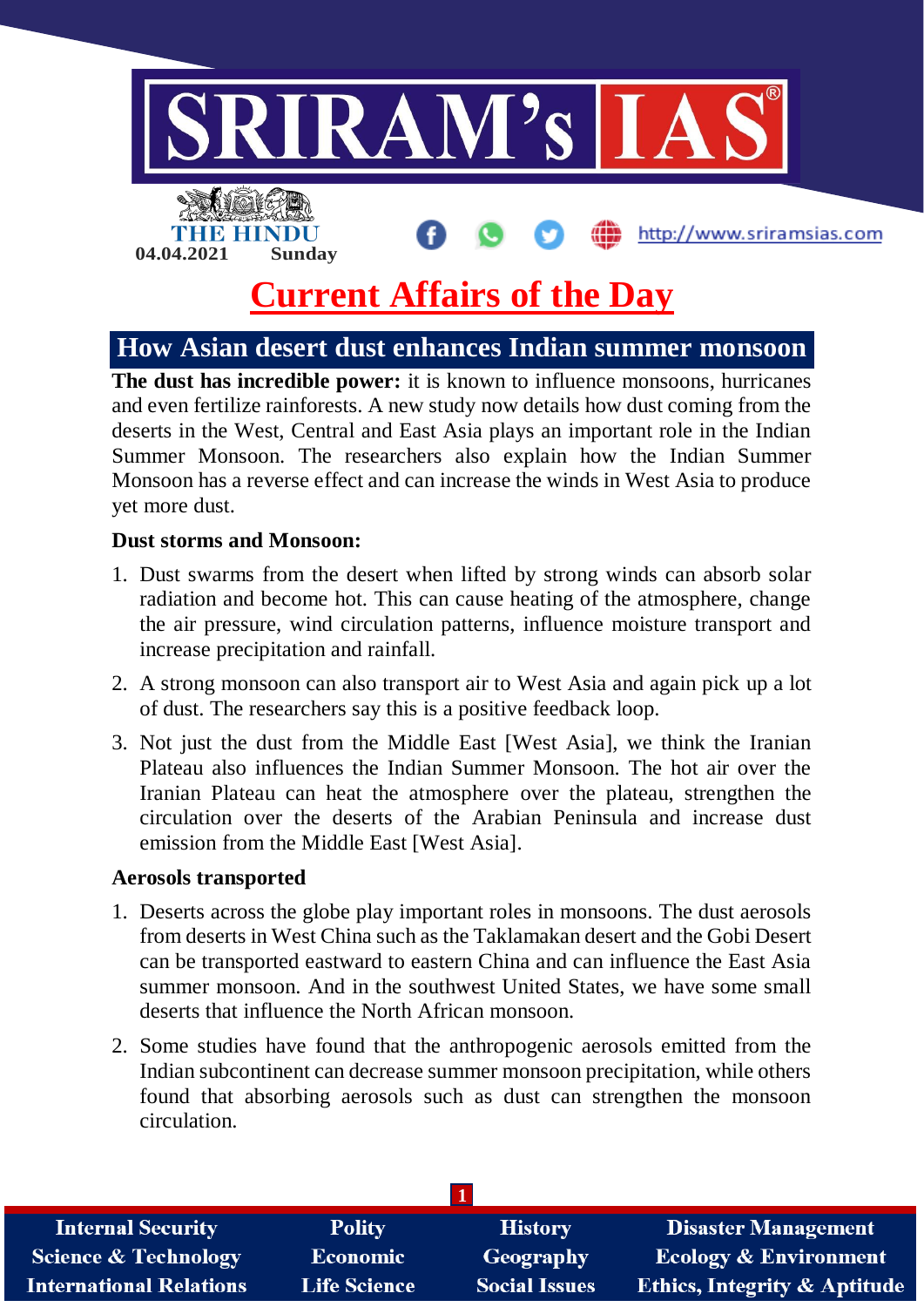

#### **Why study dust?**

Many studies have shown that the dust emission scheme is extremely sensitive to climate change and understanding these mechanisms and effects of dust will help understand our monsoon systems in the face of global climate change.

## **Maintaining the inflation target at 4%**

## **The story so far:**

- 1. On the last day of the financial year 2020-21, the Finance Ministry announced that the inflation target for the five years between April 2021 and March 2026 will remain unchanged at 4%, with an upper tolerance level of 6% and a lower tolerance level of 2%.
- 2. This is the retail inflation target that will drive the country's monetary policy framework and influence its decision to raise, hold or lower interest rates.

## **Why is this important?**

- 1. India had switched to an inflation target-based monetary policy framework in 2015, with the 4% target kicking in from 2016-17.
- 2. Many developed countries had adopted an inflation-rate focus as an anchor for policy formulation for interest rates rather than past fixations with metrics like the currency exchange rate or controlling money supply growth.
- 3. Emerging economies have also been gradually adopting this approach. In adopting a target for a period of five years, the central bank has the visibility and the time to smoothly alter and adjust its policies in order to attain the targeted inflation levels over the medium term, rather than seek to achieve it every month.

## **What is the RBI's position on this?**

1. The RBI had, in recent months, sought a continuance of the 4% target with the flexible tolerance limits of 2%. The 6% upper limit, it argued, is consistent with global experience in countries that have a large share of food items at their consumer price inflation indices.

| <b>Internal Security</b>        | <b>Polity</b>       | <b>History</b>       | Disaster Management                     |  |  |  |
|---------------------------------|---------------------|----------------------|-----------------------------------------|--|--|--|
| <b>Science &amp; Technology</b> | <b>Economic</b>     | Geography            | <b>Ecology &amp; Environment</b>        |  |  |  |
| <b>International Relations</b>  | <b>Life Science</b> | <b>Social Issues</b> | <b>Ethics, Integrity &amp; Aptitude</b> |  |  |  |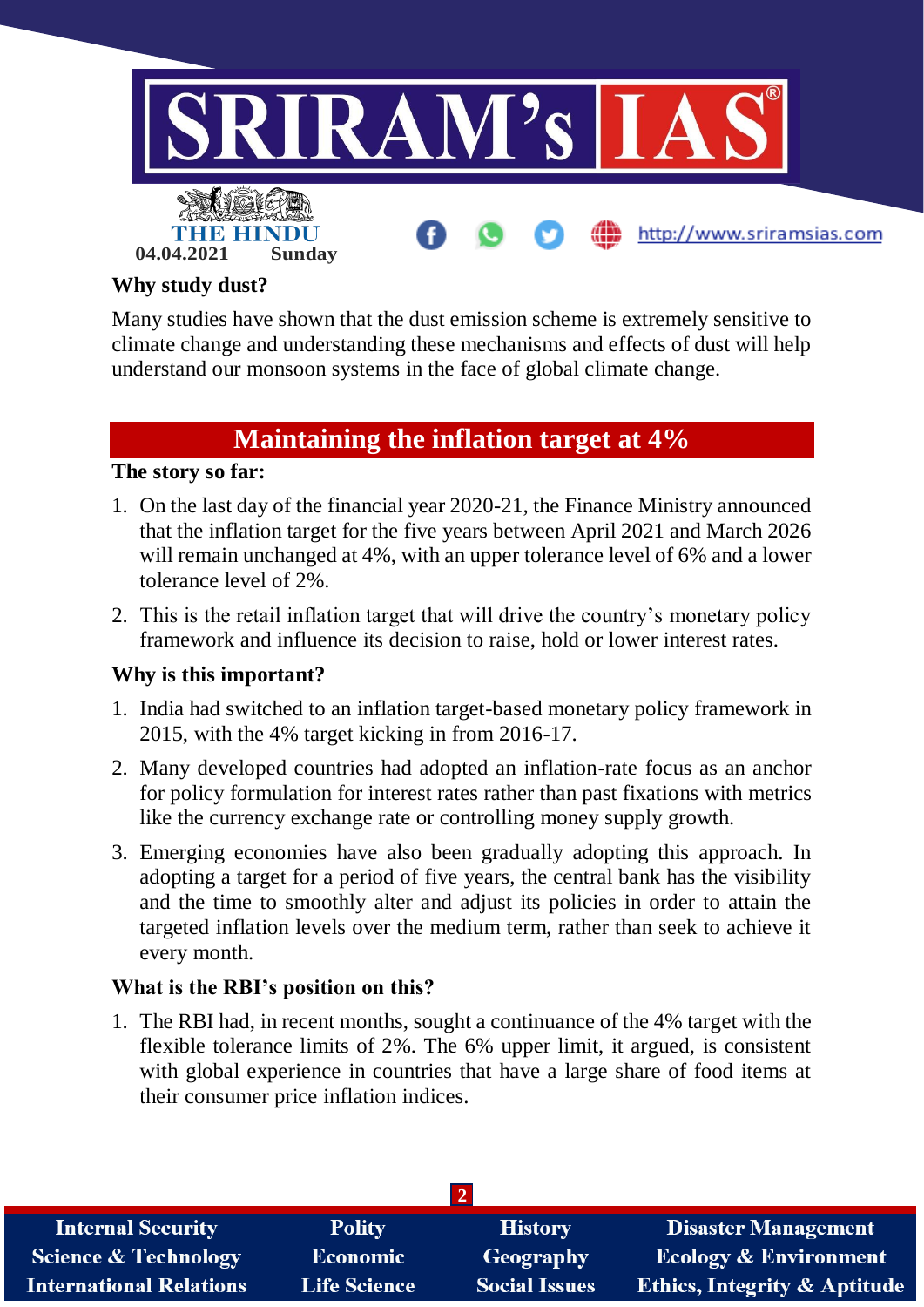

- 2. Accepting inflation levels beyond 6% would hurt the country's growth prospects, the central bank had asserted. Below 2 % there is deflationary pressure.
- 3. Price stability boosts consumer and investor confidence which is crucial for long term economic growth.

# **Reversing a ban**

#### **The story so far:**

- 1. Last June, the administration of former President Donald Trump, a Republican, halted the issuance of non-immigrant work visas of several types, including the skilled worker visa, or H-1B.
- 2. Now, the 46th and current U.S. President, Democrat Joe Biden, has allowed the ban on H-1B visa issuance to expire, potentially bringing relief to a large number of Indian nationals, especially IT workers who are prospective applicants for the visa.

## **Was it economics or politics that prompted the ban?**

- 1. It is unlikely that any significant economic benefits of the skilled-worker visa ban, in terms of protecting U.S. jobs from foreigners, could have been realised during 2020 and early 2021 given the pressures of the COVID-19 pandemic on the U.S. economy.
- 2. Firstly, the ban did not apply to visa-holders already within the U.S., or those outside the country for whom a valid visa was already issued. Second, given that the ban remained in force only during the pandemic and that there had been a slowdown in economic activity during this period, U.S. firms relying on skilled foreign nationals may have anyway been unable to make new hires.
- 3. Given this, it is hard to see the Trump White House's policy as anything other than a political manoeuvre.

Mr Biden has sought to nudge the broader immigration ethos of the U.S. back towards one that is consistent with Democratic values. In allowing the H-1B visa ban to expire, he is walking a fine line between restoring the inflow of skilled workers into the U.S., a source of productivity-increase for its labour force, and

| <b>Internal Security</b>        | <b>Polity</b>       | <b>History</b>       | <b>Disaster Management</b>              |  |  |
|---------------------------------|---------------------|----------------------|-----------------------------------------|--|--|
| <b>Science &amp; Technology</b> | <b>Economic</b>     | Geography            | <b>Ecology &amp; Environment</b>        |  |  |
| <b>International Relations</b>  | <b>Life Science</b> | <b>Social Issues</b> | <b>Ethics, Integrity &amp; Aptitude</b> |  |  |